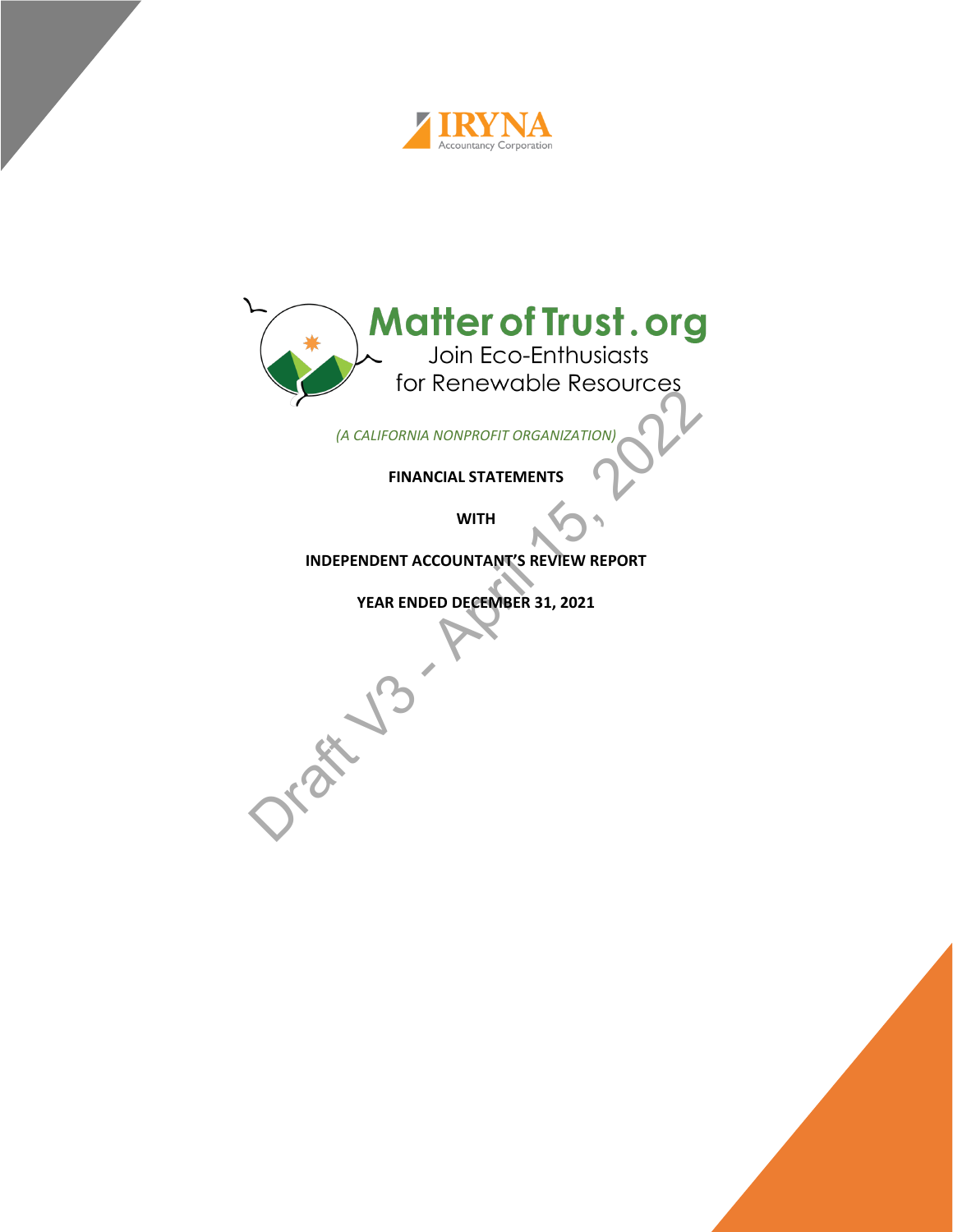# **TABLE OF CONTENTS**

# **DECEMBER 31, 2021**

| <b>FINANCIAL STATEMENTS</b> |   |
|-----------------------------|---|
|                             |   |
|                             | 3 |
|                             | 4 |
|                             | 5 |
|                             | 6 |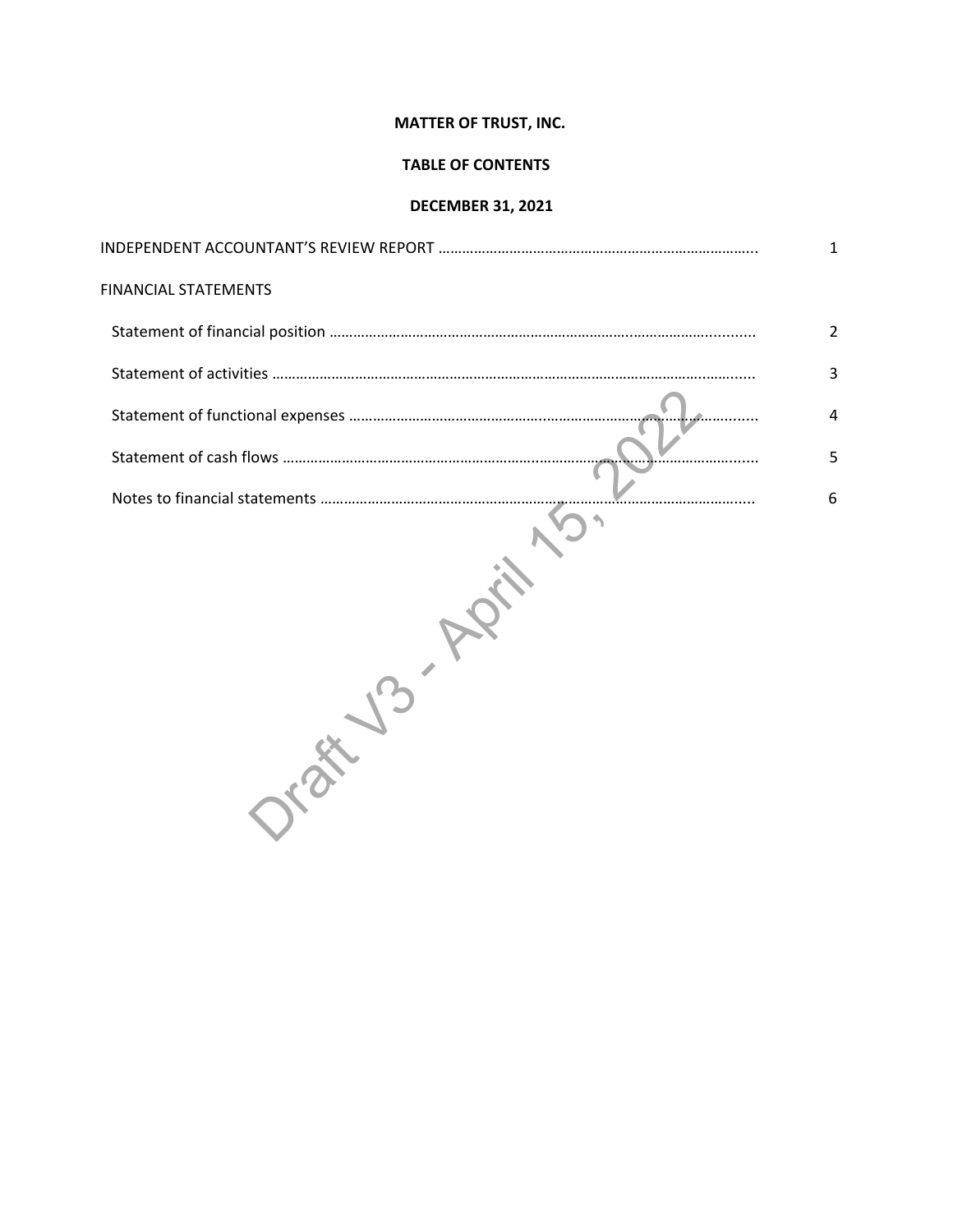

#### **INDEPENDENT ACCOUNTANT'S REVIEW REPORT**

To the Board of Directors of MATTER OF TRUST, INC. San Francisco, CA

We have reviewed the accompanying financial statements of MATTER OF TRUST, INC. (a nonprofit organization), which comprise the statement of financial position as of December 31, 2021 , and the related statements of activities, functional expenses, and cash flows for the year then ended, and the related notes to the financial statements. A review includes primarily applying analytical procedures to management's financial data and making inquiries of entity management. A review is substantially less in scope than an audit, the objective of which is the expression of an opinion regarding the financial statements as a whole. Accordingly, we do not express such an opinion.

#### **Management's Responsibility for the Financial Statements**

Management is responsible for the preparation and fair presentation of these financial statements in accordance with accounting principles generally accepted in the United States of America; this includes the design, implementation, and maintenance of internal control relevant to the preparation and fair presentation of financial statements that are free from material misstatement whether due to fraud or error.

#### **Accountant's Responsibility**

Our responsibility is to conduct the review engagement in accordance with Statements on Standards for Accounting and Review Services promulgated by the Accounting and Review Services Committee of the AICPA. Those standards require us to perform procedures to obtain limited assurance as a basis for reporting whether we are aware of any material modifications that should be made to the financial statements for them to be in accordance with accounting principles generally accepted in the United States of America. We believe that the results of our procedures provide a reasonable basis for our conclusion.

We are required to be independent of MATTER OF TRUST, INC. and to meet our other ethical responsibilities, in accordance with the relevant ethical requirements related to our review.

#### **Accountant's Conclusion**

Based on our review, we are not aware of any material modifications that should be made to the accompanying financial statements in order for them to be in accordance with accounting principles generally accepted in the United States of America.

- Amp J =

*Iryna Accountancy Corporation*

Oakland, California April 2, 2022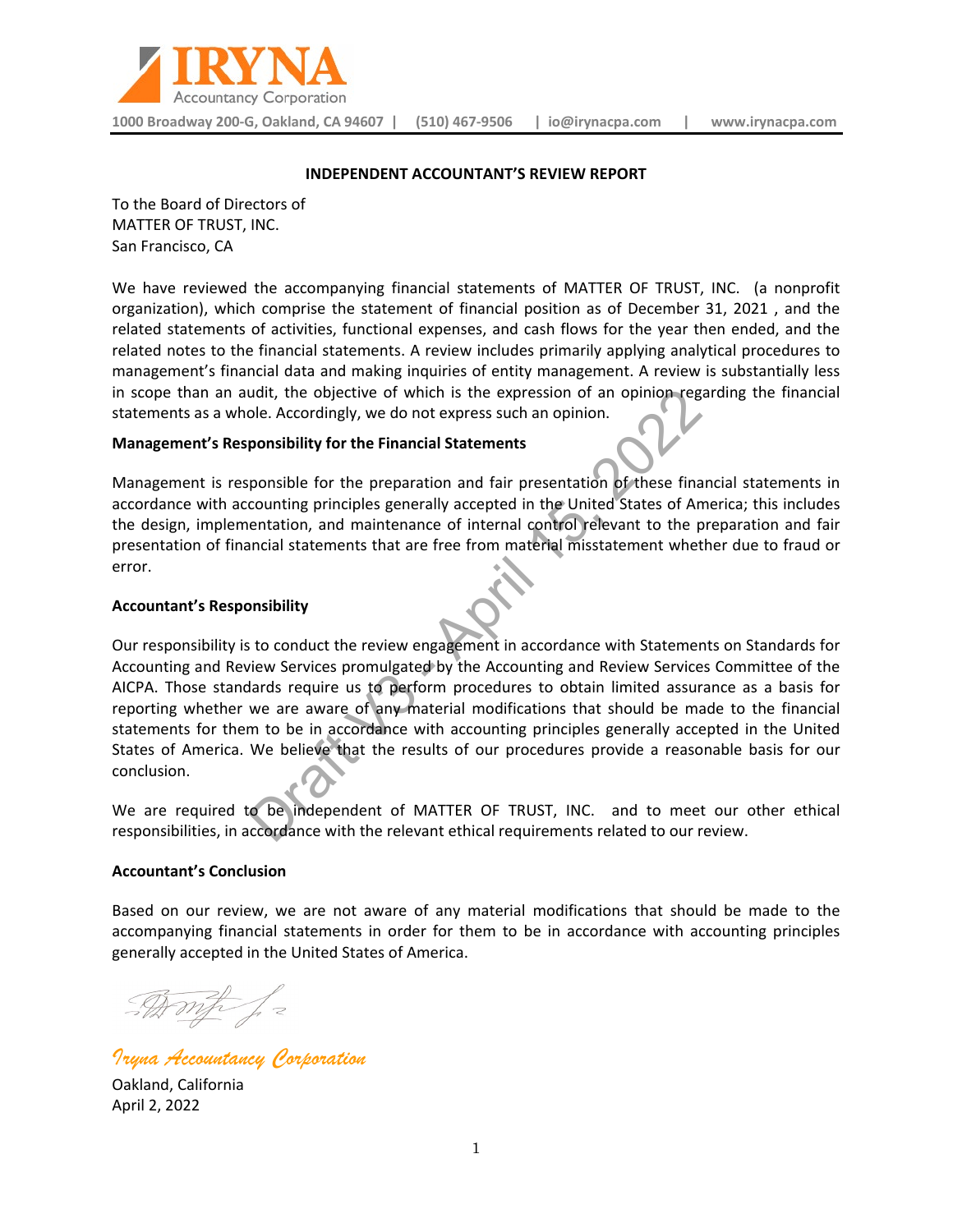# **STATEMENT OF FINANCIAL POSITION**

# **DECEMBER 31, 2021**

|                                   | <b>Without</b><br><b>Donor</b> | <b>With Donor</b>   |               |
|-----------------------------------|--------------------------------|---------------------|---------------|
|                                   | <b>Restrictions</b>            | <b>Restrictions</b> | <b>Total</b>  |
| <b>ASSETS</b>                     |                                |                     |               |
| <b>CURRENT ASSETS</b>             |                                |                     |               |
| Cash                              | \$<br>121,515                  | \$                  | \$<br>121,515 |
| Prepaid expenses                  | 1,367                          |                     | 1,367         |
| <b>TOTAL CURRENT ASSETS</b>       | 122,882                        |                     | 122,882       |
| Property and equipment, net       | 254,545                        |                     | 254,545       |
| <b>TOTAL ASSETS</b>               | 377,427                        |                     | 377,427       |
| <b>LIABILITIES AND NET ASSETS</b> |                                |                     |               |
| <b>CURRENT LIABILITIES</b>        |                                |                     |               |
| Accounts payable                  | 11,569                         |                     | 11,569        |
| Accrued compensation              | 4,640                          |                     | 4,640         |
| Other liability                   | 65                             |                     | 65            |
| <b>TOTAL CURRENT LIABILITIES</b>  | 16,274                         |                     | 16,274        |
| <b>NET ASSETS</b>                 |                                |                     |               |
| Without donor restrictions        |                                |                     |               |
| Undesignated                      | 361,153                        |                     | 361,153       |
| <b>TOTAL NET ASSETS</b>           | 361,153                        |                     | 361,153       |
| TOTAL LIABILITIES AND NET ASSETS  | \$<br>377,427                  | \$                  | \$<br>377,427 |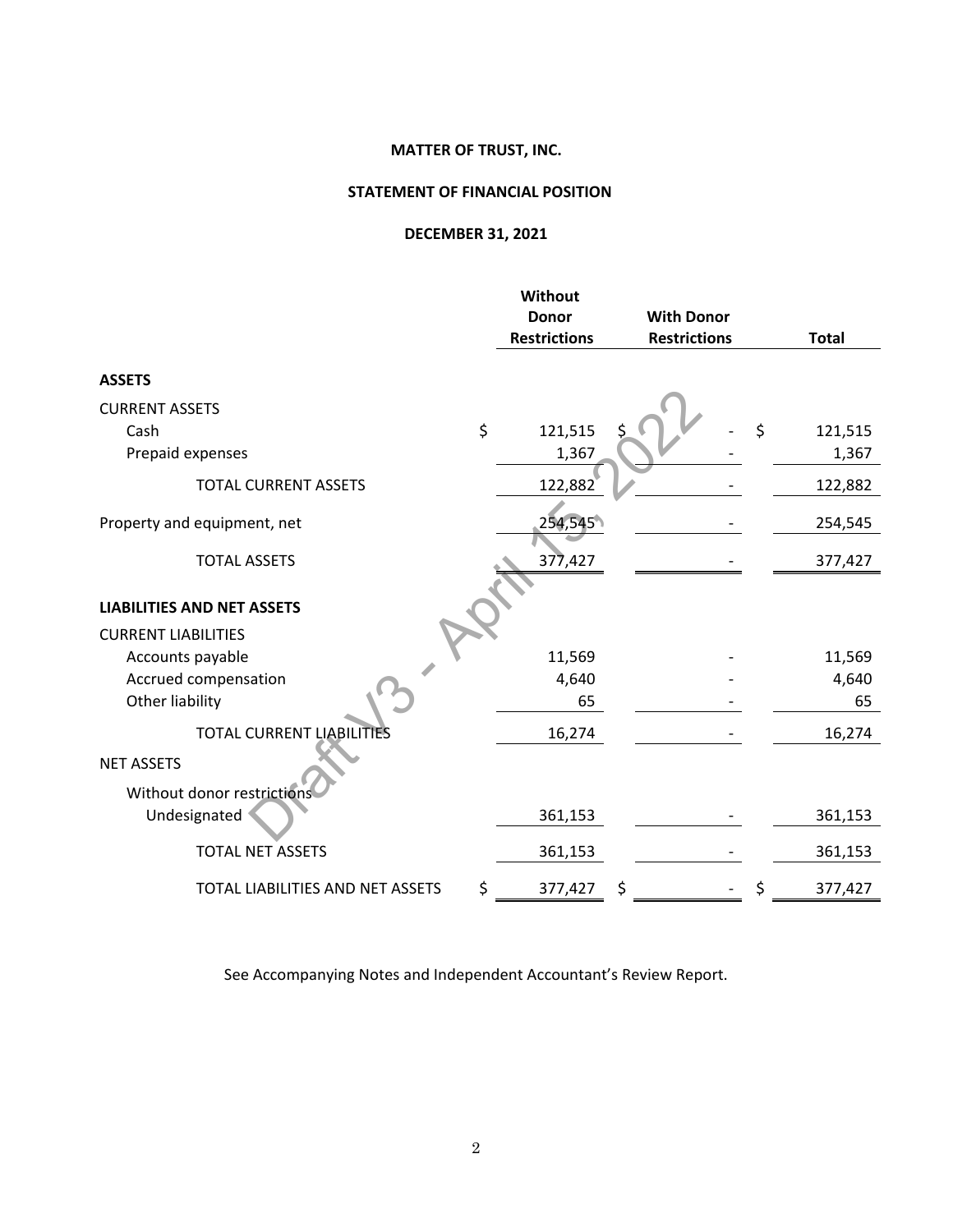# **STATEMENT OF ACTIVITIES**

# **YEAR ENDED DECEMBER 31, 2021**

|                                       | <b>Without</b>                      |                                          |               |
|---------------------------------------|-------------------------------------|------------------------------------------|---------------|
|                                       | <b>Donor</b><br><b>Restrictions</b> | <b>With Donor</b><br><b>Restrictions</b> | <b>Total</b>  |
| <b>SUPPORT AND REVENUES</b>           |                                     |                                          |               |
| <b>SUPPORT</b>                        |                                     |                                          |               |
| Donations                             | \$<br>265,662                       | \$                                       | \$<br>265,662 |
| Grants and awards                     | 252,722                             |                                          | 252,722       |
| In-kind contribution                  | 100,000                             |                                          | 100,000       |
| <b>REVENUE</b>                        |                                     |                                          |               |
| Other revenue                         | 714                                 |                                          | 714           |
| Net assets released from restrictions | 48,000                              | (48,000)                                 |               |
| <b>TOTAL SUPPORT AND REVENUE</b>      | 667,098                             | (48,000)                                 | 619,098       |
| <b>EXPENSES</b>                       |                                     |                                          |               |
| PROGRAM SERVICES                      |                                     |                                          |               |
| Eco Hub                               | 68,504                              |                                          | 68,504        |
| Clean Wave                            | 128,976                             |                                          | 128,976       |
| Eco Home                              | 137,872                             |                                          | 137,872       |
| The Hum Sum                           | 51,535                              |                                          | 51,535        |
| Food Program                          | 48,398                              |                                          | 48,398        |
| <b>SUPPORTING SERVICES</b>            |                                     |                                          |               |
| Management and general                | 60,693                              |                                          | 60,693        |
| Fundraising                           | 28,375                              |                                          | 28,375        |
| <b>TOTAL EXPENSES</b>                 | 524,353                             |                                          | 524,353       |
| <b>CHANGE IN NET ASSETS</b>           | 142,745                             | (48,000)                                 | 94,745        |
| NET ASSETS, beginning of year         | 218,408                             | 48,000                                   | 266,408       |
| NET ASSETS, at end year               | \$<br>361,153                       | \$                                       | \$<br>361,153 |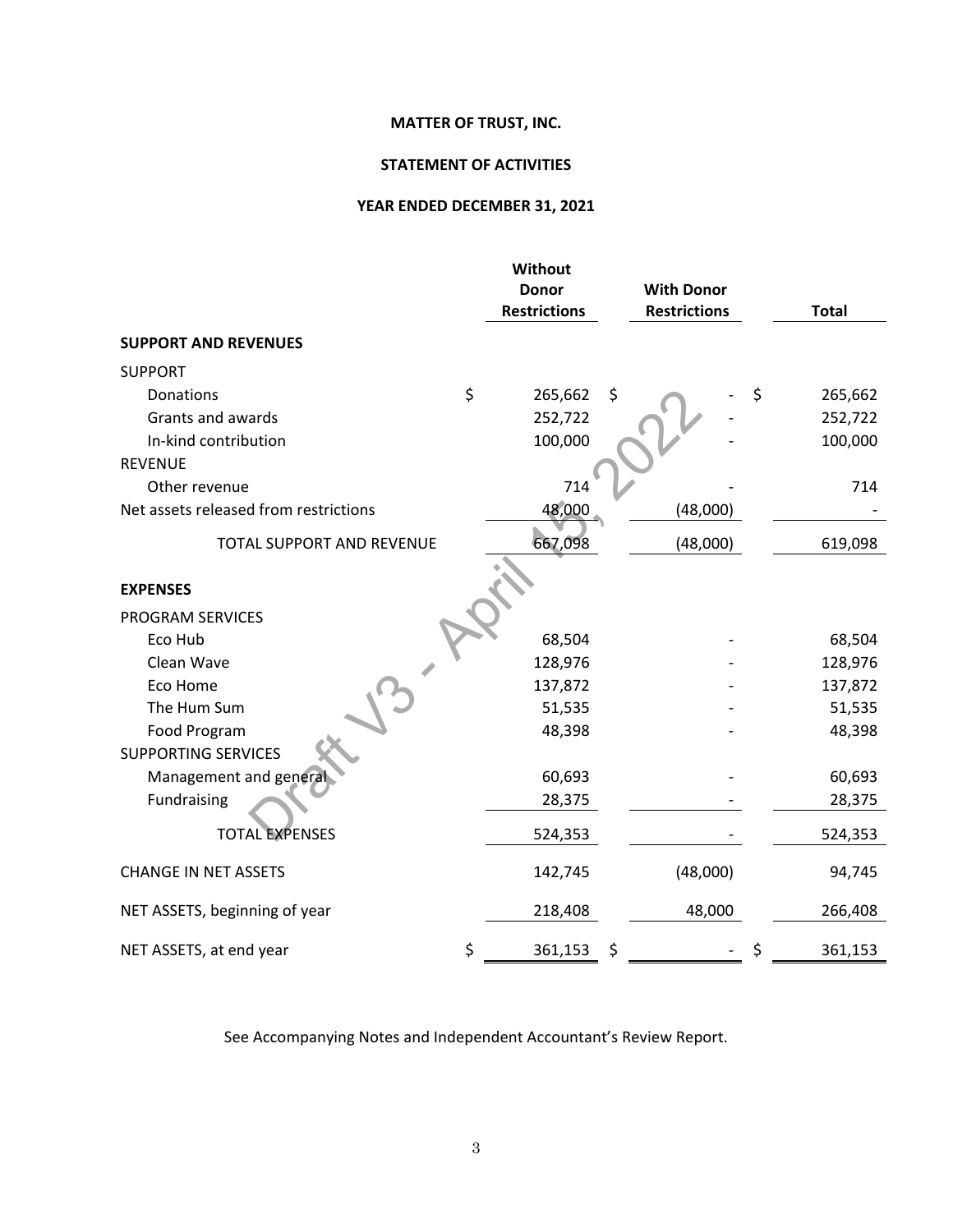## **STATEMENT OF FUNCTIONAL EXPENSES**

## **YEAR ENDED DECEMBER 31, 2021**

|                              |   | <b>PROGRAM SERVICES</b> |    |                   |    |                 | <b>SUPPORTING SERVICES</b> |                | <b>TOTAL</b> |                 |                                  |    |                    |     |         |
|------------------------------|---|-------------------------|----|-------------------|----|-----------------|----------------------------|----------------|--------------|-----------------|----------------------------------|----|--------------------|-----|---------|
|                              |   | Eco Hub                 |    | <b>Clean Wave</b> |    | <b>Eco Home</b> |                            | The Hum<br>Sum |              | Food<br>Program | <b>Management</b><br>and general |    | <b>Fundraising</b> |     |         |
| Salaries and wages           | S | 16,567                  | \$ | 40,668            | \$ | 28,792          | S                          | 18,738         | \$           | 22,749          | \$<br>21,939                     | \$ |                    | S   | 149,453 |
| Payroll taxes                |   | 1,407                   |    | 3,832             |    | 2,430           |                            | 1,752          |              | 1,888           | 2,009                            |    |                    |     | 13,318  |
| Total personnel              |   | 17,974                  |    | 44,500            |    | 31,222          |                            | 20,490         |              | 24,637          | 23,948                           |    |                    |     | 162,771 |
| Outside services             |   | 19,524                  |    | 39,406            |    | 25,216          |                            | 18,922         |              | 8,213           | 8,835                            |    | 21,230             |     | 141,346 |
| In-kind services             |   | 14,557                  |    | 26,978            |    | 18,992          |                            | 10,803         |              | 10,784          | 12,875                           |    | 5,011              |     | 100,000 |
| In-kind rent                 |   |                         |    | 49                |    | 48,000          |                            |                |              |                 |                                  |    |                    |     | 48,049  |
| Materials supplies           |   | 1,392                   |    | 1,280             |    | 10,666          |                            | 362            |              | 323             | 1,579                            |    | 1,293              |     | 16,895  |
| Telephone and internet       |   | 9,210                   |    |                   |    |                 |                            |                |              | 554             | 658                              |    |                    |     | 10,422  |
| Insurance                    |   | 370                     |    | 1,776             |    | 983             |                            | 395            |              |                 | 6,505                            |    |                    |     | 10,029  |
| Travel                       |   |                         |    |                   |    | 1,674           |                            |                |              | 3,739           | 2                                |    |                    |     | 5,415   |
| Printing                     |   | 3,822                   |    |                   |    | 117             |                            |                |              |                 |                                  |    |                    |     | 3,939   |
| Dues, fees and other charges |   | 154                     |    | 213               |    | 246             |                            | 425            |              | 148             | 357                              |    | 841                |     | 2,384   |
| Donations                    |   |                         |    | 2,316             |    |                 |                            |                |              |                 |                                  |    |                    |     | 2,316   |
| Tax                          |   |                         |    |                   |    | 170             |                            |                |              |                 | 1,350                            |    |                    |     | 1,520   |
| Postage                      |   |                         |    | 1,296             |    |                 |                            |                |              |                 | 142                              |    |                    |     | 1,438   |
| Conferences and meetings     |   |                         |    |                   |    | 163             |                            |                |              |                 | 413                              |    |                    |     | 576     |
| Repairs and maintenance      |   | 80                      |    |                   |    | 200             |                            |                |              |                 |                                  |    |                    |     | 280     |
| Marketing and outreach       |   |                         |    |                   |    |                 |                            |                |              |                 | 15                               |    |                    |     | 15      |
| Other expense                |   | 131                     |    | 457               |    | 223             |                            | 138            |              |                 | 4,014                            |    |                    |     | 4,963   |
| Depreciation expense         |   | 1,290                   |    | 10,705            |    |                 |                            |                |              |                 |                                  |    |                    |     | 11,995  |
| <b>TOTAL</b>                 |   |                         |    |                   |    |                 |                            |                |              |                 |                                  |    |                    |     |         |
| <b>EXPENSES</b>              |   | 68,504                  | Ŝ  | 128,976           | S. | 137,872         | Ŝ                          | 51,535         | Ŝ.           | 48,398          | \$<br>60,693                     | Ŝ  | 28,375             | -\$ | 524,353 |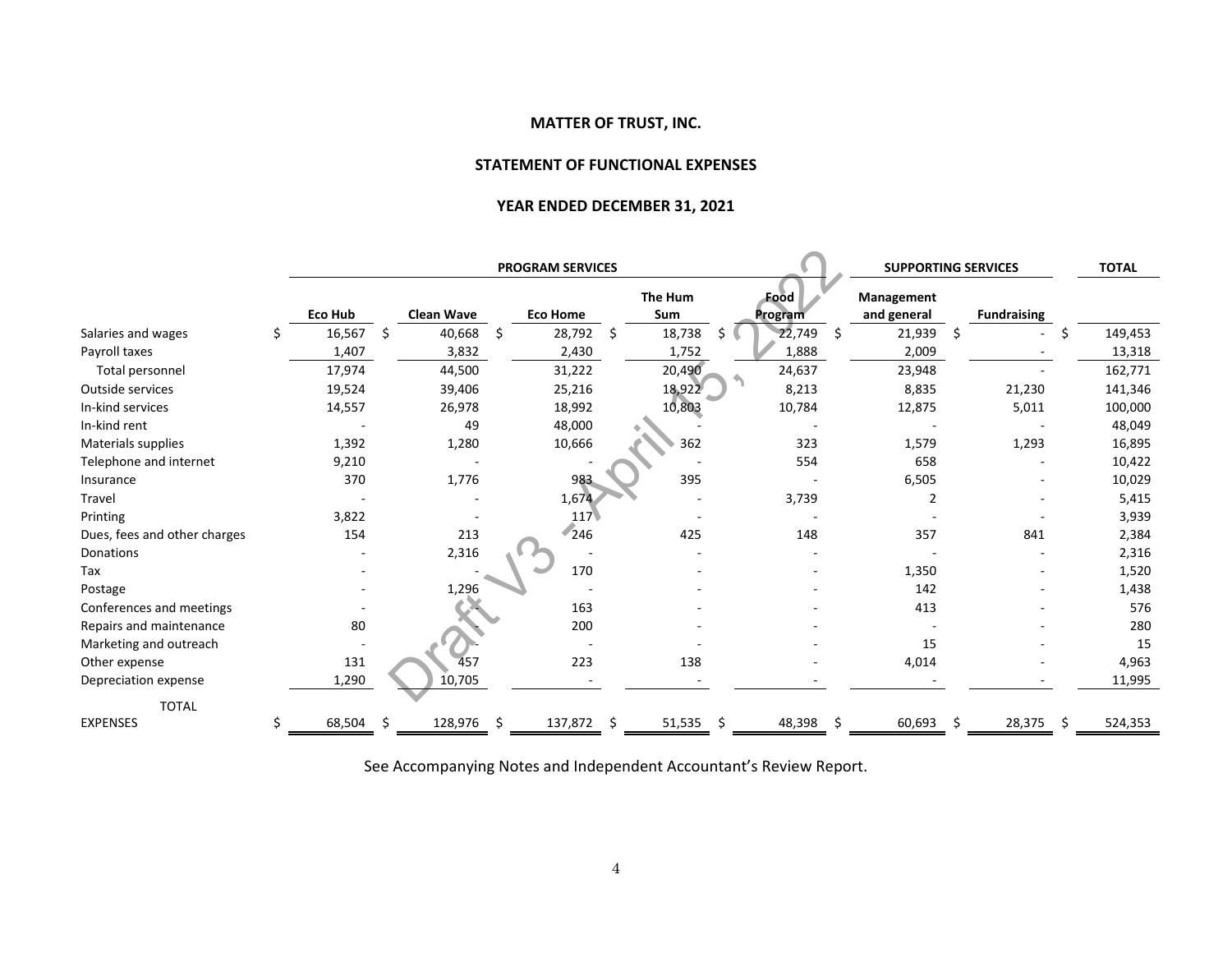# **STATEMENT OF CASH FLOWS**

# **YEAR ENDED DECEMBER 31, 2021**

# **CASH FLOWS FROM OPERATING ACTIVITIES**

| <b>CHANGE IN NET ASSETS</b>                           | \$<br>94,745  |
|-------------------------------------------------------|---------------|
| Adjustments to reconcile change in net assets         |               |
| to net cash provided/ (used) in operating activities: |               |
| Depreciation expense                                  | 11,995        |
| (Increase) decrease in operating assets               |               |
| Grants and account receivable                         | 50,571        |
| Inventory                                             |               |
| Prepaid expenses                                      | (1,048)       |
| Increase (decrease) in operating liabilities          |               |
| Accounts payable                                      | 5,054         |
| Accrued compensation                                  | 2,413         |
| Other liability                                       | 26            |
| NET CASH PROVIDED / (USED) BY OPERATING ACTIVITIES    | 163,755       |
| <b>CASH FLOWS FROM INVESTING ACTIVITIES</b>           |               |
| Acquisition of capital assets                         | (150,008)     |
| NET CASH PROVIDED / (USED) BY INVESTING ACTIVITIES    | (150,008)     |
| NET INCREASE/(DECREASE) IN CASH AND CASH EQUIVALENTS  | 13,747        |
| CASH, beginning of the year                           |               |
| Unrestricted cash                                     | 107,767       |
| TOTAL CASH, beginning of the year                     | 107,767       |
| CASH, end of the year                                 |               |
| Unrestricted cash                                     | 121,515       |
| TOTAL CASH, end of the year                           | \$<br>121,515 |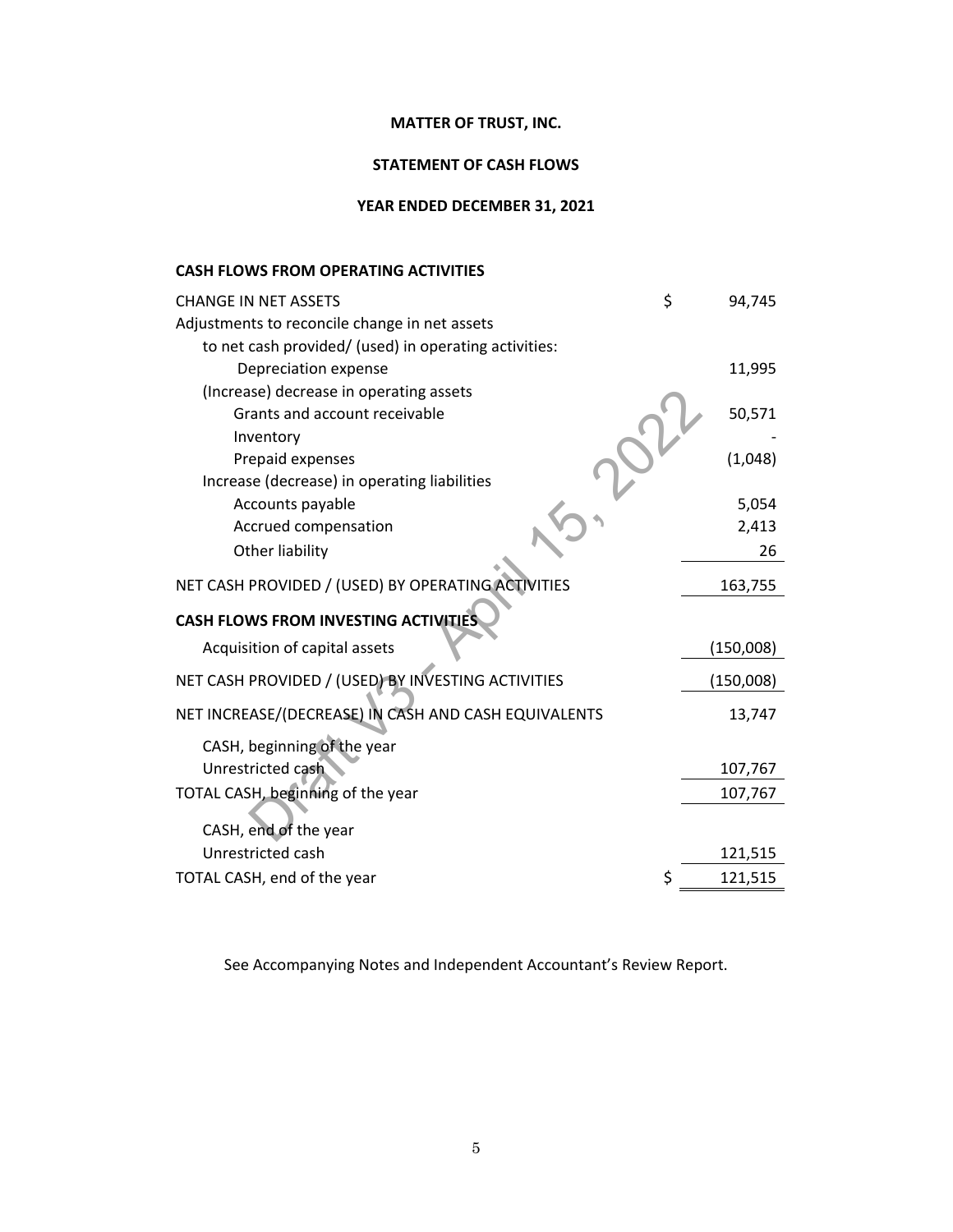# **NOTES TO FINANCIAL STATEMENTS \_\_\_\_\_\_\_\_\_\_\_\_\_\_\_\_\_\_\_**

#### **NOTE 1 – SUMMARY OF ACTIVITIES**

MATTER OF TRUST, INC. (the Organization) was formed in 1998 in Connecticut, and subsequently registered in California in 2010 under the Public Benefit Corporation laws.

Matter of Trust, Inc. was founded by eco-enthusiasts to promote renewable resources with activities that include recycling, sorting waste into useful stockpiles, diverting compostable materials from landfills and providing eco-education.

The Organization is in San Francisco, California.

## **NOTE 2 – PROGRAMS**

The Organization accomplishes its mission through five main programs and several projects within these programs.

*Eco-Hub:* Eco-Hub is a working model factory and an exhibit hall with a hair salon, pop-up pet groomers, and more. This lovely warehouse showcases the eco-educational walls representing the possibilities for clean air, water, energy, ideal materials, and eco-industry. Open to visitors of all ages, it welcomes tourists, students, corporate off-sites, walk-ins, retreats, field trips, volunteers, interns, apprentices and more. Fun tours with interactive and productive activities are available and allow each person to connect on how their choices matter to the world.

*Clean Wave:* Clean Wave Program felts waste fibers into mats that soak up oil spills. The goals are to help clean pollutants out of waterways, divert useful fibers from the waste stream, provide recycling education and create green jobs. The Organization established 300 global cottage industry felting hub partners around the world this decade.

*Eco Home:* Eco Home and enchanting urban edible garden showcase planet-friendly solutions for renters. Environmental news (good and bad) can seem huge and impersonal. Most existing residential information is for homeowners and green building construction, leaving out tenants. Eco-Home focuses on accessible, convenient, and cost-friendly ideas for urban areas. Six annual week-long open houses display how everyone can enjoy all the goodness a greener life has to offer.

*The Hum Sum*: Humanity Adding Solutions is an environmental social media platform created, launched and sponsored by the Organization, dedicated to everyone who wants to recycle goods, post wishes, calendar zero-waste events, make planet-friendly commitments, and offer ideas for helping with local to global ecological challenges on forums and message boards.

*Food Program:* The Organization partners with and fiscally sponsors organizations that link surplus with needs. Concentrating on food security and compost, these projects are vital to food security, soil health and more.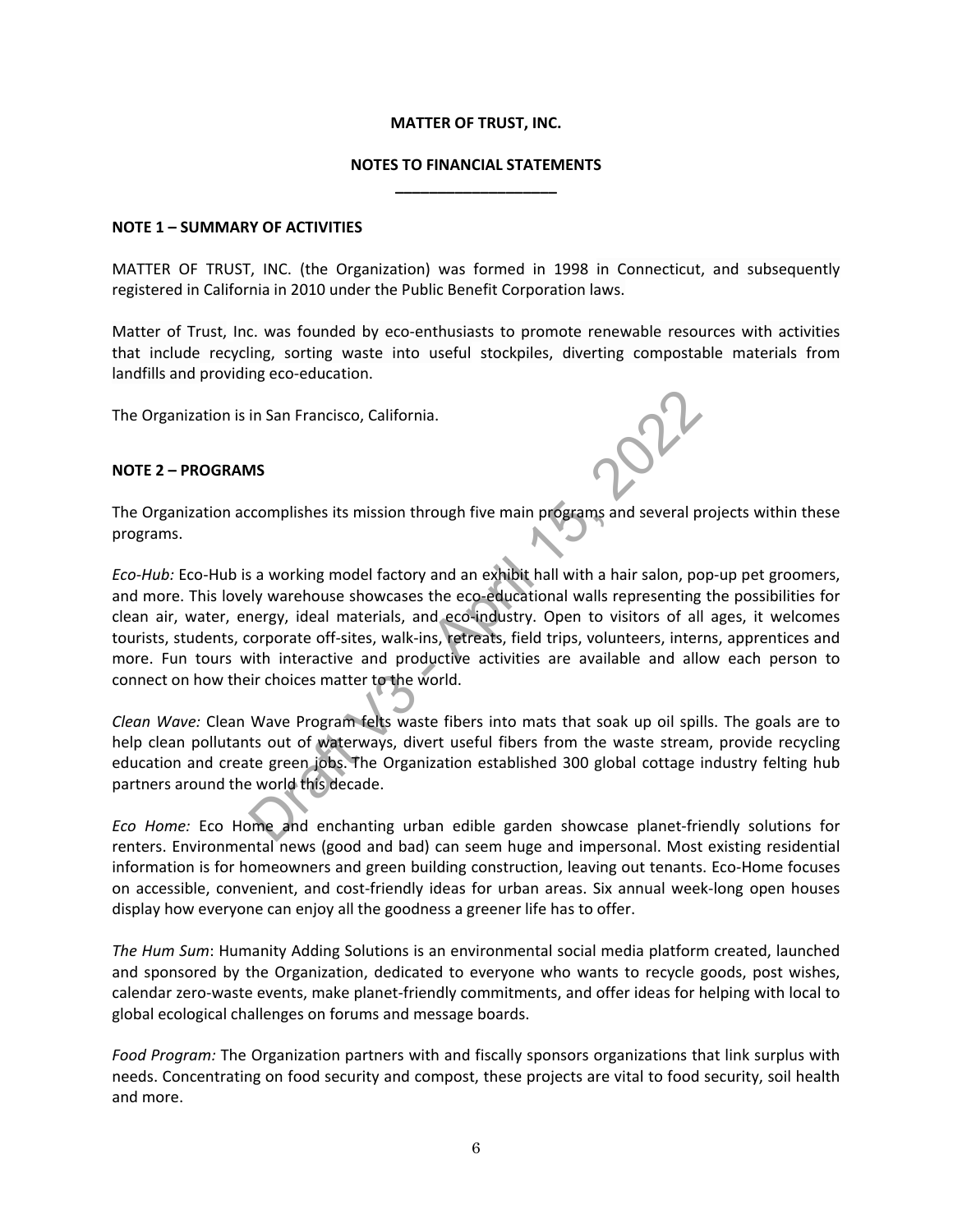# **NOTE 3 – SIGNIFICANT ACCOUNTING POLICIES**

# *Basis of Accounting*

The financial statements of the Organization have been prepared on the accrual basis of accounting in accordance with accounting principles generally accepted in the United States of America.

## *Adoption of Accounting Pronouncement*

In 2020, the Organization adopted the Financial Accounting Standards Board Accounting Standards Update (ASU) No. 2014-09, *Revenue from Contracts with Customers*, and ASU No. 2016-10, *Revenue from Contracts with Customers: Identifying Performance Obligations and Licensing*.

Analysis of various provisions of the standards resulted in no significant changes in the way the Organization recognizes revenue, and therefore no changes to the previously issued audited financial statements were required on a retrospective basis. The presentation and disclosures of revenue have been enhanced in accordance with these standards.

## *Estimates*

The preparation of financial statements in conformity with general accepted accounting principles requires management to make estimates and assumptions that affect certain reported amounts and disclosures. Accordingly, actual results could differ from those estimates.

#### *Net Assets*

The Organization reports information regarding its financial position and activities according to two classes of net assets: net assets without donor restrictions and net assets with donor restrictions. In addition, the Organization is required to present a statement of cash flows.

*Net Assets Without Donor Restrictions* – Net assets available for use in general operations and not subject to donor (or certain grantor) restrictions. The governing board can designate from net assets without donor restrictions net assets for an operating reserve or for a board-designated endowment. There were no board reserved funds as of December 31, 2021.

*Net Assets With Donor Restrictions* – Net assets subject to donor (or certain grantor) imposed restrictions. Some donor-imposed restrictions are temporary in nature, such as those that will be met by the passage of time or other events specified by the donor. Other donor-imposed restrictions are perpetual in nature, where the donor stipulates those resources be maintained in perpetuity. Donorimposed restrictions are released when a restriction expires, that is, when the stipulated time has elapsed, when the stipulated purpose for which the resource was restricted has been fulfilled, or both. There were no donor-imposed restrictions as of December 31, 2021.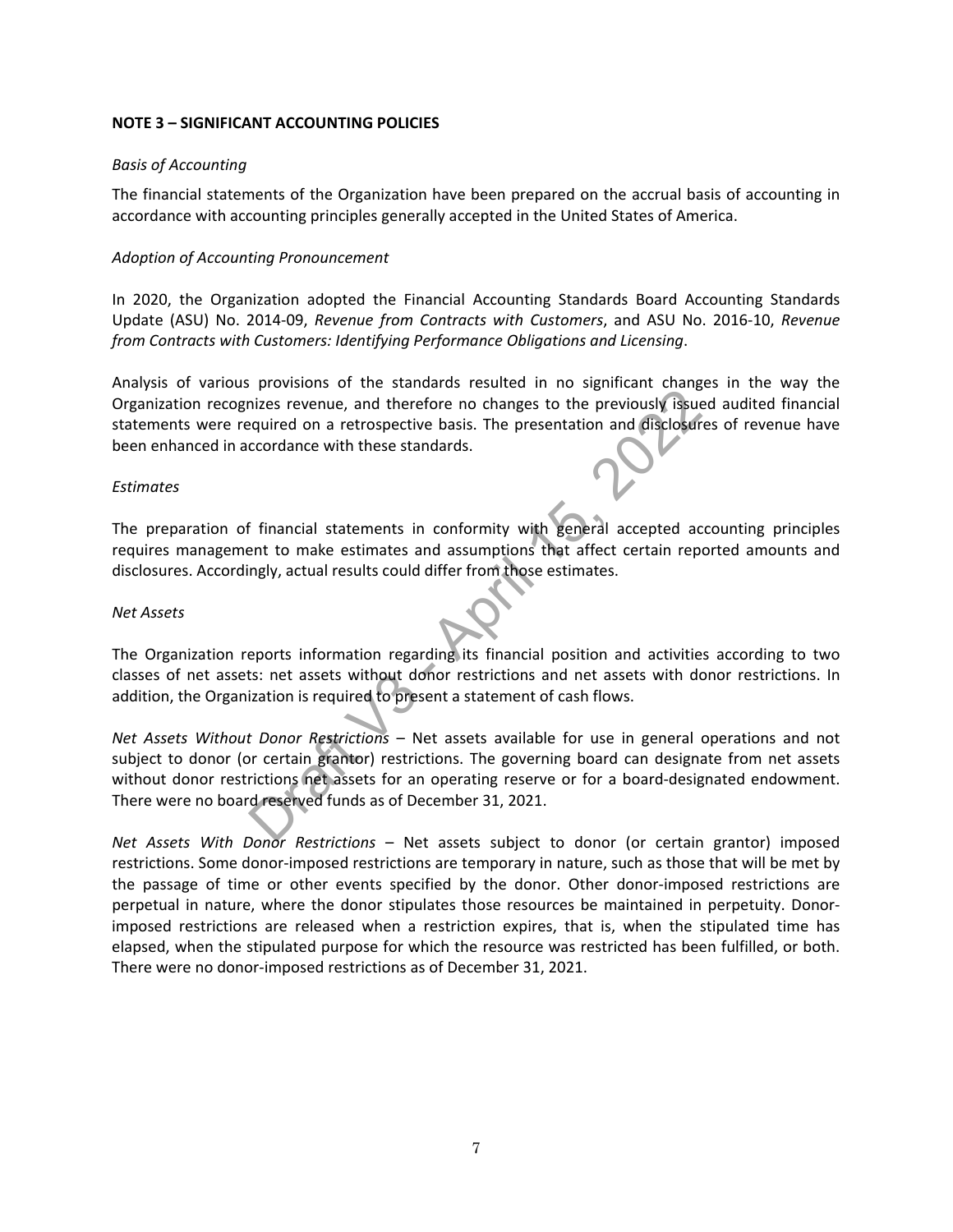# **NOTE 3 – SIGNIFICANT ACCOUNTING POLICIES (CONTINUED)**

## *Income Taxes*

The Organization is not classified as a private foundation and is exempt from federal and state income taxes under section 501(c)3 of the Internal Revenue Code and Section 23701(d) of the California Code. The Organization is a publicly supported organization. The Financial Accounting Standards Board prescribes a recognition threshold and a measurement attribute for financial statement recognition of tax positions taken or expected to be taken on a tax return. Management has evaluated its uncertain tax positions and related income tax contingencies and believes no material uncertain tax positions exist.

# *Cash and Cash Equivalents*

For purposes of the statement of cash flows the Organization considers cash and cash equivalents to include all cash accounts held in financial institutions, with an initial maturity of three months or less. The Organization did not have cash equivalents as of December 31, 2021.

# *Contributions and Contributions Receivable*

Contributions are recognized as revenue when received or unconditionally promised. Contributions received are recorded as without donor restrictions or with donor restriction support, depending on the existence and/or nature of any donor restrictions.

Support that is restricted by the donor is reported as an increase in net assets with donor restrictions. When a donor restriction expires, (that is, when a stipulated time restriction ends or purpose restriction is accomplished), net assets with time and purpose restrictions are reclassified to net assets without donor restrictions and reported in the statement of activities as net assets released from restrictions. Conditional pledges are recognized as receivables and revenue when the conditions on which they depend are substantially met. Contributions receivable are stated at unpaid balances, less an allowance for doubtful accounts. The Organization uses the allowance method to determine uncollectible receivables. The allowance is based on prior years' experience and management's analysis of specific promises made. Cash received before conditions or contributions are met are deferred and presented as deferred revenue on the statement of financial position.

# *Contributions In-Kind*

In-kind contributions are recognized on the statement of activities at their estimated fair market value on the day of donation. Contributed services, which require a specialized skill and which the Organization would have paid for if not donated, are recorded at their estimated fair market value at the time the services are rendered. In addition, the Organization receives donated services that do not require specific expertise but are nonetheless central to the Organization's operations and do not meet the requirements for recognition in the financial statements per generally accepted accounting principles.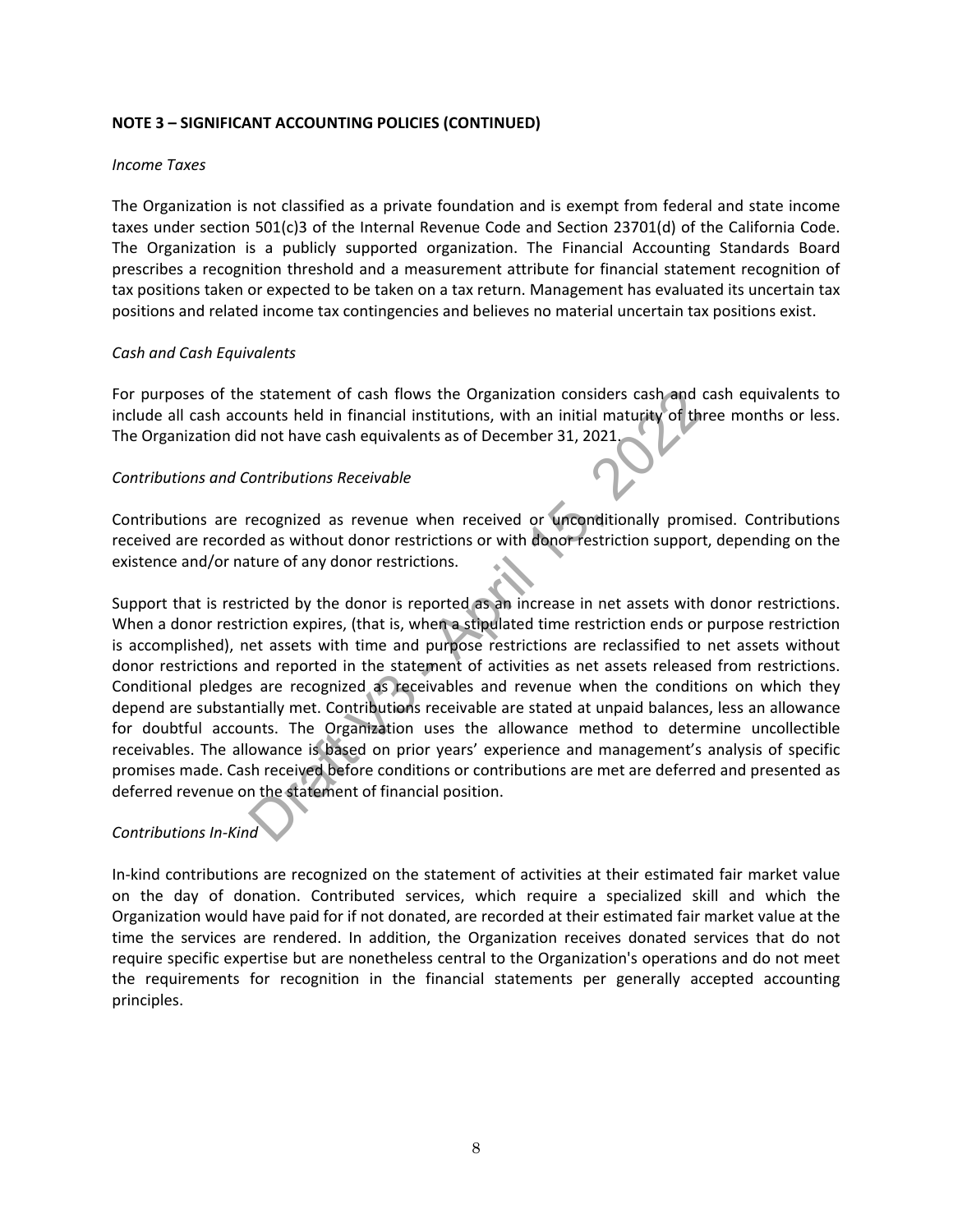# **NOTE 3 – SIGNIFICANT ACCOUNTING POLICIES (CONTINUED)**

## *Revenue Recognition*

The Organization recognizes revenue on the accrual basis of accounting. Service and interest income is recognized as revenue in the period in which the service is provided, or interest is earned.

The Organization recognizes contributions when cash, securities or other assets; an unconditional promise to give; or a notification of a beneficial interest is received. Conditional promises to give - that is, those with a measurable performance or other barrier and a right of return - are not recognized until the conditions on which they depend have been met. At December 31, 2021, there were no conditional contributions that were not recognized on the statement of activities.

## *Concentration of Credit Risk*

Financial instruments that potentially subject the Organization to concentrations of credit risk are cash deposits. The Organization places its cash in banks that are insured in limited amounts by the U.S. Government up to \$250,000. As of December 31, 2021, the Organization had no cash in the bank in excess of federally insured limits.

## *Property, Equipment and Depreciation*

Property and equipment are recorded at cost when purchased or at estimated fair market value when donated. It is the Organization's policy to capitalize items that have a life greater than a year and a cost of \$1,000 or more. Depreciation is computed using the straight-line method over the asset's estimated useful life, which ranges from three to five years. Depreciation is charged to the activity benefiting from the use of the facilities or equipment.

# *Concentration of Revenue*

During the year ended December 31, 2021, the Organization received approximately 50% of its revenue from one donor and its related company.

# *Functional Allocation of Expenses*

The costs of providing various programs and other activities are summarized on a functional basis in the statement of functional expenses. Expenses that can be identified with a specific program or support service are charged directly to that program or support service. Costs common to multiple functions have been allocated among the various functions benefited based on the management estimate. General and administrative expenses include those costs that are not directly identifiable with any specific program, but which provide for the overall support and direction of the Organization. Salaries and related expenses are allocated based on employees' direct time spent on program or support activities or the best estimate of time spent. Given the collaborative manner in which the Organization delivers its program, rents are allocated based on staff hours devoted to each function. Expenses, other than salaries and related expense, which are not directly identifiable by program or support services, are allocated based on the best management's estimate.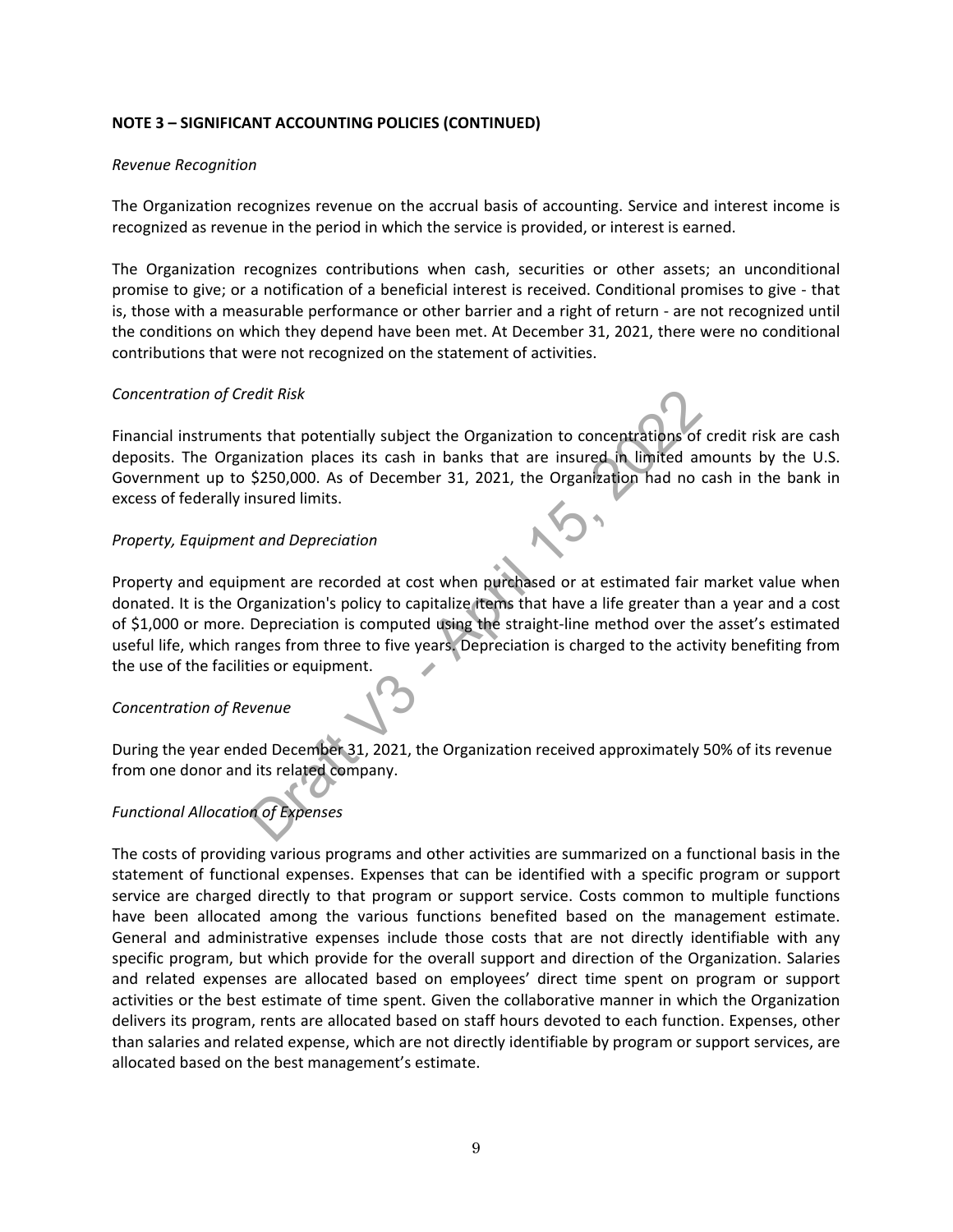# **NOTE 3 – SIGNIFICANT ACCOUNTING POLICIES (CONTINUED)**

#### *Fair Value of Financial Instruments*

The following methods and assumptions were used by the Organization in establishing the fair value of its financial statements: the carrying amounts of cash, short-term investments, grant and accounts receivables, prepaid expenses, deposits and accounts payable, accrued expenses, and other current liabilities approximate fair value because of the short maturity of these instruments. The carrying amounts of long-term receivables and payables approximate fair value as these receivables and payables earn or are charged interest based on the prevailing rates.

## *Fair Value Measurements*

Fair value is defined as the price that would be received for a sale of an asset or paid in a transfer of a liability in an orderly transaction between market participants at the measurement date. In determining fair value, the Organization uses a fair value hierarchy which is categorized into three levels as follows:

*Level 1* – Valuations are based on unadjusted quoted prices in active markets for identical assets or liabilities that the Organization has the ability to access. Since valuations are based on quoted prices that are readily and regularly available in active markets, valuation of these balances does not entail a significant degree of judgment.

*Level 2* – Valuations are based on quoted prices for similar assets or liabilities in active markets from those willing to trade that are not active or for which other inputs can be corroborated by market data.

*Level 3* – Valuations are based on inputs that are unobservable and significant to the overall fair value measurement and represent the Organization's best estimate of what hypothetical market participants would use to determine a transaction price for an asset or liability.

Currently, the Organization does not have any assets measured at fair value.

# **NOTE 4 – CONTINGENT LIABILITIES**

Conditions contained within the various grants awarded to the Organization are subject to the funding agency's criteria and can be subject to audit. Occasionally, such audits may determine that certain costs incurred against the grants may not comply with the established criteria governing them. In such cases, the Organization could be held responsible for repayment to the funding agency for costs questioned or be subject to reduction of future funding. Management does not anticipate any questioned costs for the grants administered during the period.

# **NOTE 5– LIQUIDITY AND AVAILABILITY OF FINANCIAL ASSETS**

The following reflects the Organization's financial assets as of the statement of financial position date, reduced by amounts not available for general use because of contractual or donor-imposed restrictions within one year of the statement of financial position date.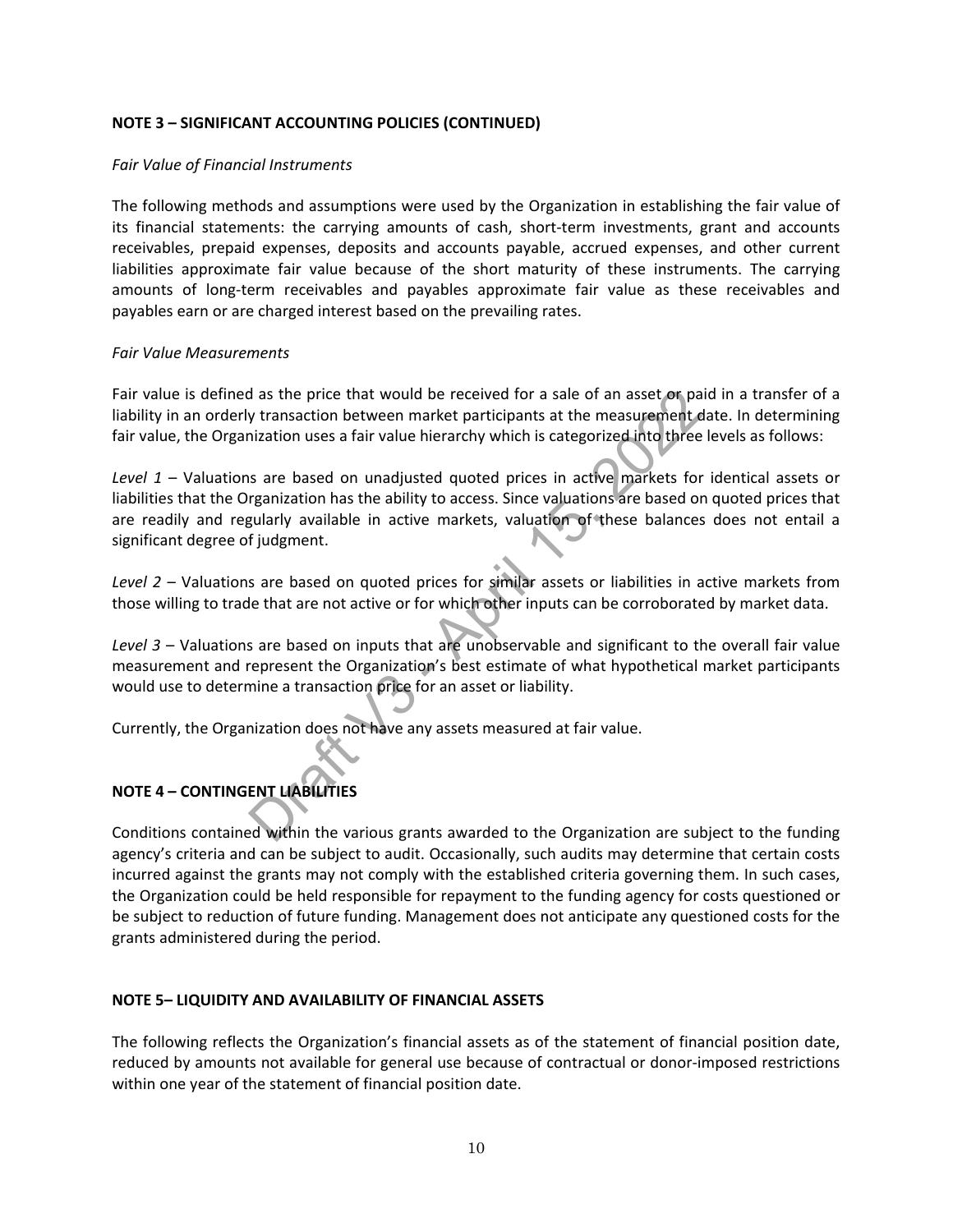## **NOTE 5– LIQUIDITY AND AVAILABILITY OF FINANCIAL ASSETS (CONTINUED)**

| Cash                                                                                  | \$121,515      |
|---------------------------------------------------------------------------------------|----------------|
| Less those unavailable for general expenditures within one year due to                |                |
| restricted by donor with time or purpose restrictions:                                |                |
| Financial assets available to meet cash needs for general expenditure within one year | <u>121,515</u> |

\$121,515 of financial assets are available to cover the Organization's liquidity needs. The Organization has a goal to maintain sufficient financial assets on hands, which consists of cash, to meet the total of next fiscal year's projected management and fundraising expenses, which are expected to be approximately \$134,470. Based on projected estimate, the Organization has sufficient liquid assets.

## **NOTE 6 – PROPERTY AND EQUIPMENT**

Property, equipment, and related accumulated depreciation as December 31, 2021 is as follows:

| Equipment and furniture     | S  | 78,639    |
|-----------------------------|----|-----------|
| Software and website design |    | 193,194   |
| Accumulated depreciation    |    | (17, 288) |
| Net book value              | \$ | 254,545   |

Depreciation expense is \$11,995 for the year ended December 31, 2021.

#### **NOTE 7 –NET ASSETS WITH DONOR RESTRICTIONS**

For the year ended December 31, 2021 the change in net asset with donor restrictions as follows:

| Restrictions                            | 2020   | Additions | Released  |                          |
|-----------------------------------------|--------|-----------|-----------|--------------------------|
| Time restricted $\frac{5}{7}$ 48,000 \$ |        |           | 48,000 \$ | $\overline{\phantom{0}}$ |
| Total <sup>&gt;</sup>                   | 48,000 |           | 48,000    | $\overline{\phantom{0}}$ |

### **NOTE 8 – IN-KIND CONTRIBUTIONS**

Donated services are recognized as contributions if the services (a) create or enhance nonfinancial assets or (b) require specialized skills, are performed by people with those skills, and would otherwise be purchased by the Organization.

During the year ended December 31, 2021, the Organization received \$100,000 in-kind revenue for pro bono administration.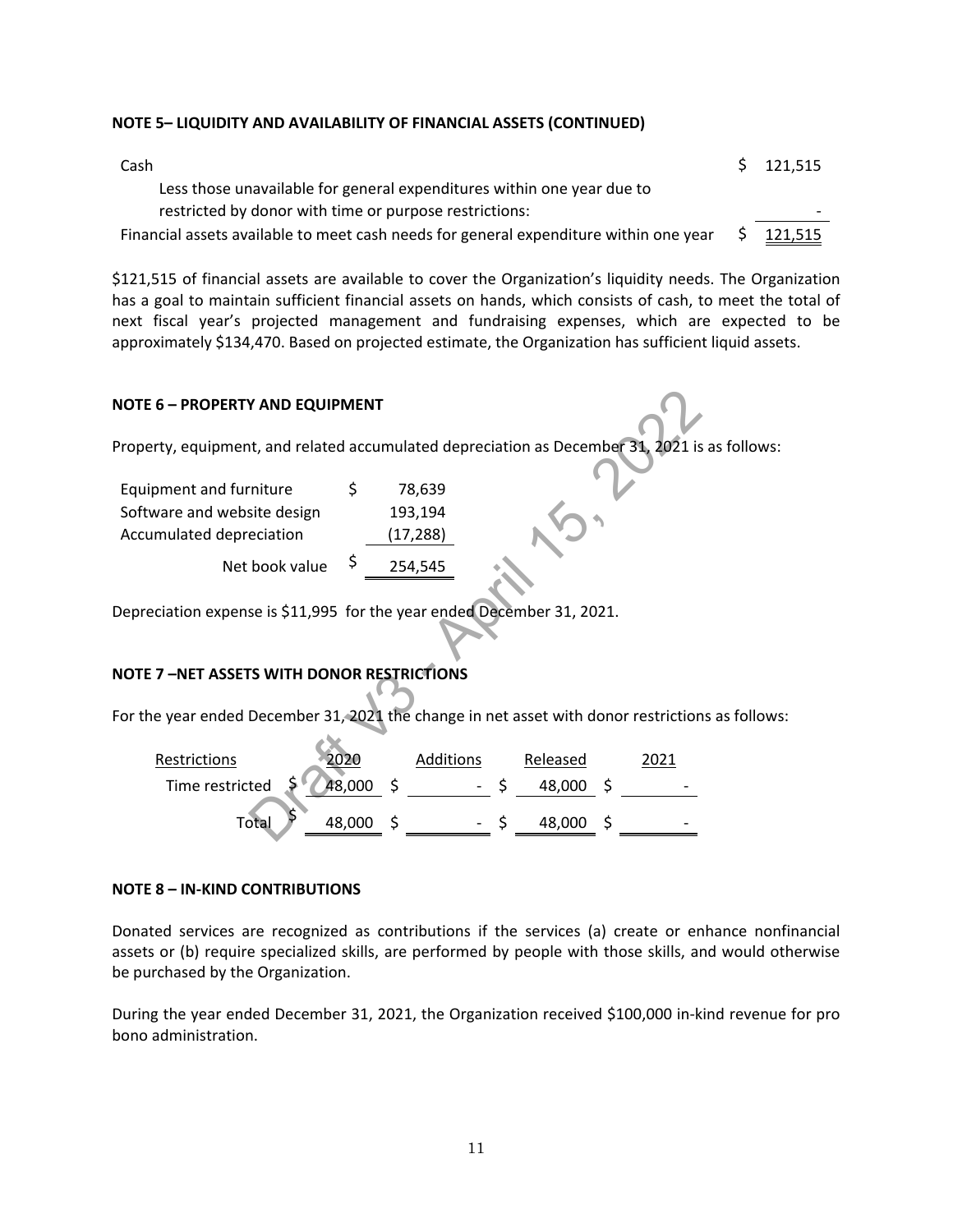## **NOTE 8 – IN-KIND CONTRIBUTIONS (CONTINUED)**

During the year ended December 31, 2021, the Organization received volunteer services including gardening, permaculture advice, research, and other services from 30 volunteers, who provided about 5,000 volunteer hours. Volunteers' services from unpaid volunteers do not satisfy the criteria for recognition under *FASB ASC 958-605-25-16*.

#### **NOTE 10– RELATED PARTY TRANSACTIONS**

The Board Vice Chair is married to the Treasurer of the Board of Directors. The Board Vice Chair is also the managing President of the Organization and has worked pro-bono for the Organization since its inception. In addition, the Board Vice Chair and the Treasurer have contributed significant donations to the Organization. One Board member is the father of the President of the Organization.

Gautier SF Comm Property, LLC, owned by members of the Board of Directors, leased one property to the Organization with no rent charge. The property is located at 728 Cole Street, San Francisco, California. The lease agreement starts at September 1, 2018 and ends December 31, 2021. The fair market value of the rent is \$4,000 that is recognized as rent expense on the statement of functional expenses.

## **NOTE 11 – SUBSEQUENT EVENTS**

Management of the Organization has reviewed the results of operations for the period of time from its year end, December 31, 2021, through April 2, 2022, the date the financial statements were available to be issued, and have determined that no adjustments are necessary to the amounts reported in the accompanying financial statements nor have any subsequent events occurred, the nature of which would require disclosure.